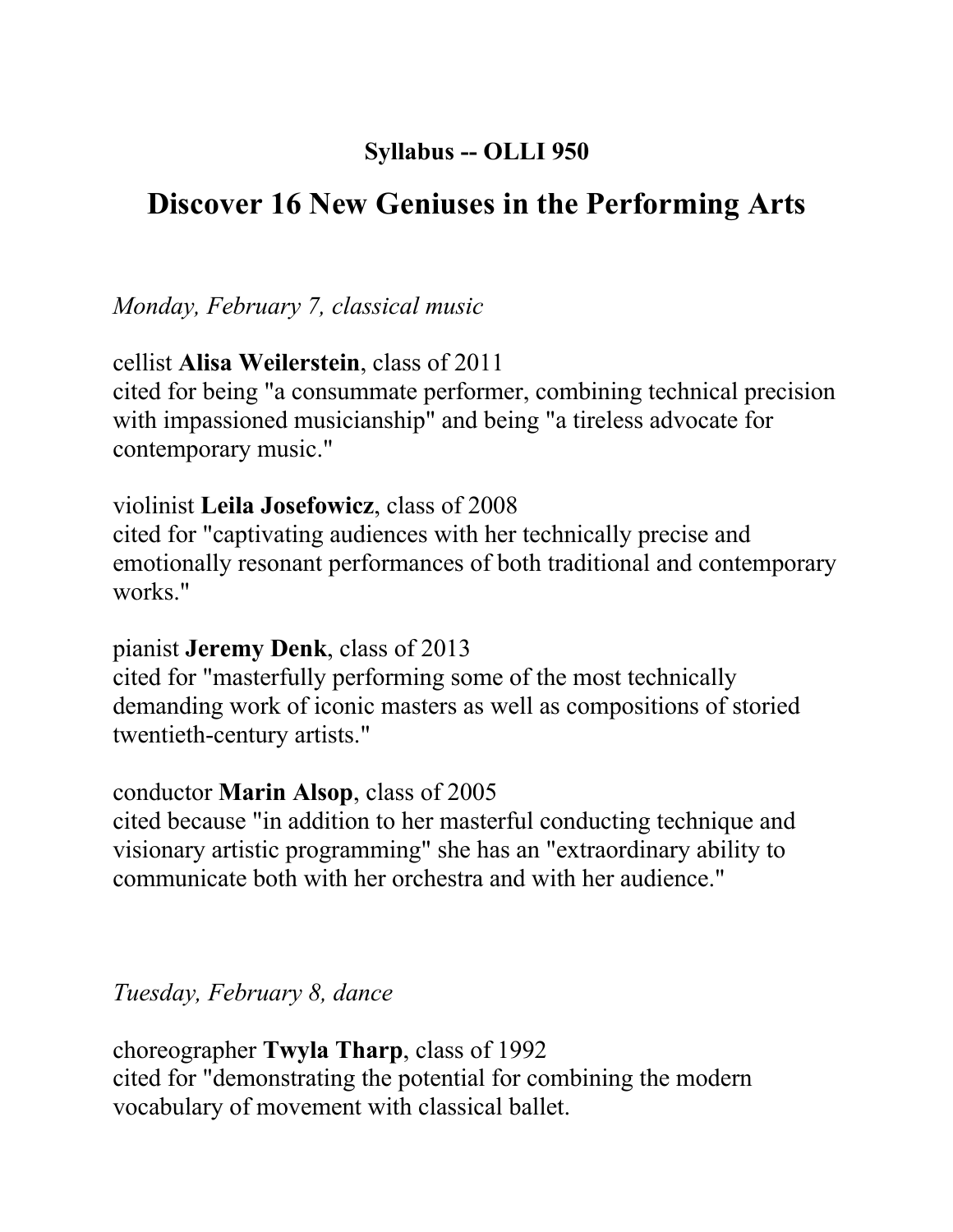### choreographer **Arthur Mitchell**, class of 1994

cited for founding Dance Theatre of Harlem and its associated dance school, multicultural institutions that bring "bold new forms of artistic expression to audiences" and provide opportunity for inner-city youth to study and have career in classical ballet and concert dance.

## dancer **Kyle Abraham**, class of 2013

cited for "probing the relationship between identity and personal history through a unique hybrid of traditional and vernacular dance that speaks to a new generation.

# choreographer **Alexei Ratmansky**, class of 2013

cited for "revitalizing classical ballet with a distinctive style that honors the past while infusing a modern sensibility to interpretations of the standard repertoire as well as his own works."

*Wednesday, February 9, jazz*

### pianist **Jason Moran,** class of 2010

cited for "mining a variety of musical styles to created adventurous genre-crossing jazz performances."

### violinist **Regina Carter**, class of 2006

cited for "marrying conservatory training with a broad range of eclectic influences to invent a modern repertoire for the violin in contemporary and improvisational music."

### pianist **Vijay Iyer**, class of 2013

cited for "forging a new conception of jazz and American creative music" by combining "core rhythmic, melodic, and structural elements